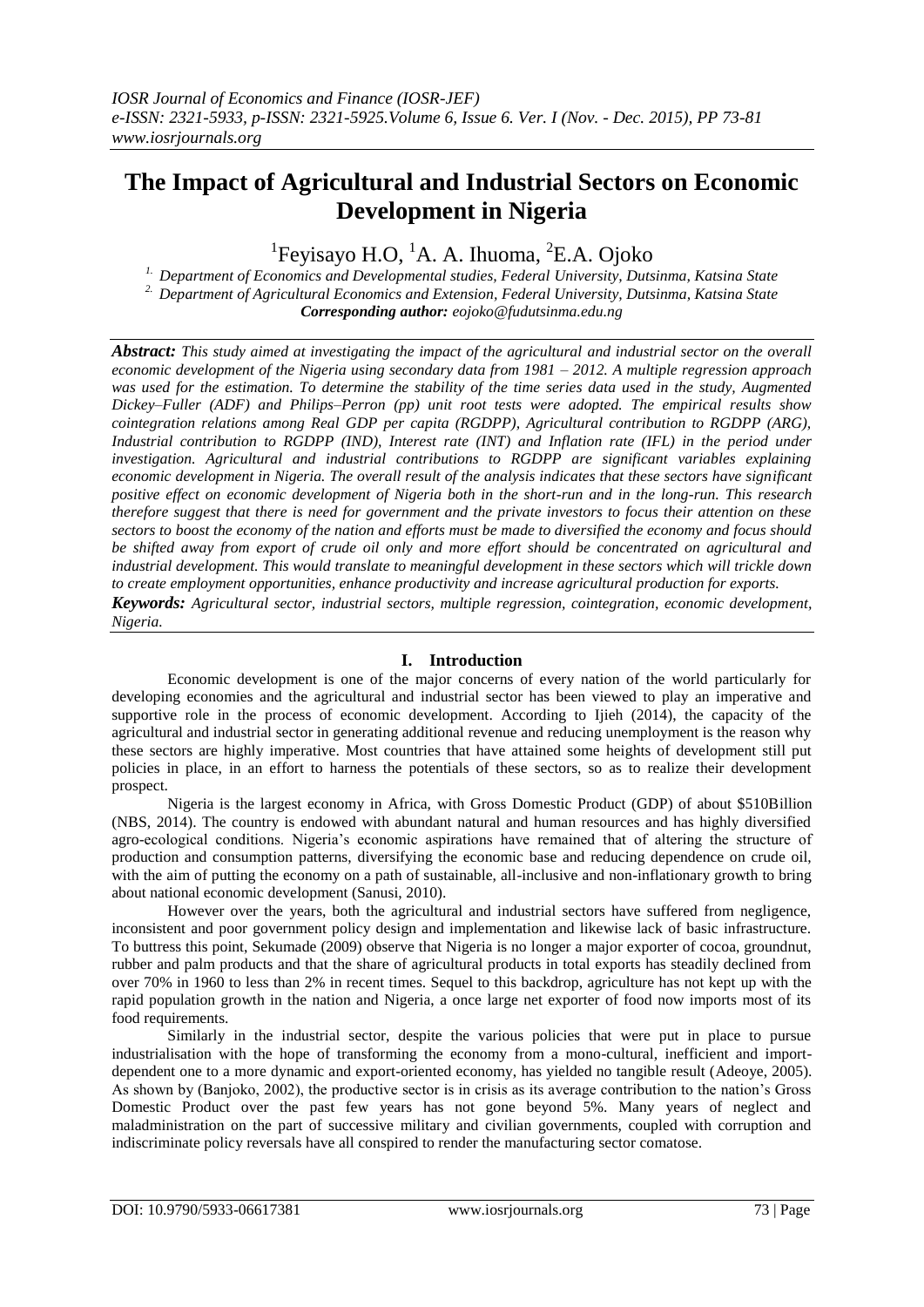Worthy of note is the fact that in spite of the huge resource flowing from the oil sector of the economy, the economy is yet to achieve meaningful development. This is a pointer to the need for diversification of the production base of the Nigerian economy, particularly the agricultural and industrial sector (Onakoya, 2013). Following the monetary theory framework, low interest rate alongside macroeconomic stability in the economy, plays a key role in channeling funds towards the target sector(s) of any economy, by attracting potential investors to borrow funds and make investment in the desired sector. According to (Ismail *et al*., 2013), the monetary policy in Nigeria has focused on two major goals in the economy; they are price stability and external balance. Achieving external balance through trade means that exports should exceed import, thus to promote export there is need to diversify the economy away from oil.

There are indeed an extensive number of researches on the impact/role of the agricultural or industrial sector's growth on the development of any economy. Amongst them includes Hye (2009), who using the Auto-Regressive Distributed Lag Model (ARDL), found that there is a bi-directional long run relationship between agriculture and the industrial output in Pakistan. Using the input-output framework, Saikia (2011) investigates the inter-sectoral linkages among three of the major sectors of the Indian economy (agriculture, industry and service). The findings reveal strong inter connectivity. A similar study in India by Bordoloi *et al*. (2009) using both input-output approach and econometric cointegration and state-space models shows that primary, secondary and tertiary sectors exhibit strong long-run equilibrium relationship amongst each other. Hence, their studies suggest that agriculture and industry should be the target sectors for a country's development.

This study therefore aims at investigating the impact of the agricultural and industrial sector on the overall economic development of the Nigeria using secondary data for a period of thirty-two years (1981 – 2012). The theoretical framework for this study will be anchored on the Doctrine of Balanced Growth, which was developed by Lewis (1954). The doctrine of balanced growth emphasized that there should be proper balance between investment(s) in the agricultural sector and industrial sector as agriculture and industry are complementary. Increase of output in the industrial sector requires expansion of agricultural output. If employment increases in the industrial sector, it will lead to increase in demand for agricultural output. Supplies of raw material for example should rise with the expansion of the industrial sector. Since the Doctrine of balance Growth has several authors such as Rosenstein-Rodan, Ragner Nurkse, and Arthur Lewis, some balanced growth theory simply means "investing in the lagged sector(s) of the economy or selected sectors of the economy, while to others it is investing simultaneously in all sectors of the economy".

Balanced growth requires that there should be a balance between the demand and supply sides. The supply side lays emphasis on the simultaneous development of all inter-related sectors which help in increasing the supply of goods. This includes areas such as agriculture, power, transport, raw material and so on. The demand side relates to the provision for larger employment opportunities and increasing incomes so that demand for goods and services may rise on the part of the people. The demand side relates to the supplementary industries, consumer goods industries, especially agriculture and manufacturing industries. With the simultaneous setting up of all types of industries, large numbers of people are employed and they create demand for each other's goods (Onakoya, 2013).

# **Data Sources and Description**

# **II. Materials And Methods**

The data used for this study were secondary data (time series) that covers a period of thirty-two (32) years, that is, from 1981 to 2012. On the basis of the literature reviewed and theoretical framework, economic development is a function of so many factors amongst them are agricultural and industrial growth, macroeconomic stability, exchange rate stability, capital accumulation, rate of interest, high literacy rate and so on. In the light of this, the dependent variable is captured by Real Gross Domestic Product Per Capita (RGDPP). Although the issue of development has been debated over time especially on the way it is measured, since RGDP per capita captures the standard of living in a country and the standard of living in turn is determined by the level of the country's development, it is on this basis that RGDPP is taken as a proxy for development, as employed by (Nwankwo and Njogo, 2013), while the independent variables includes agricultural growth and industrial growth (proxy by agricultural contribution to real GDP and industrial contribution to real GDP), macroeconomic instability is proxied by inflation rate, computed as annual percentage change in the consumer price index following Mazhar and Natalia (2011) and Oni (2012), interest rate is proxied by prime lending rate to examine the effect of institutional framework and government expenditure in providing infrastructural facilities (such as low interest rate) that will attract investors (Obasan and Adediran, 2010) and inflation rate.

# **Model Specification and Estimation Procedure**

On the basis of the literature reviewed and the theoretical framework as earlier noted, the economic development model is specified and presented as follows.

 $RGDPP = β0 + β1ARG + β2IND + β3INT + β4IFL + μ...$  (1)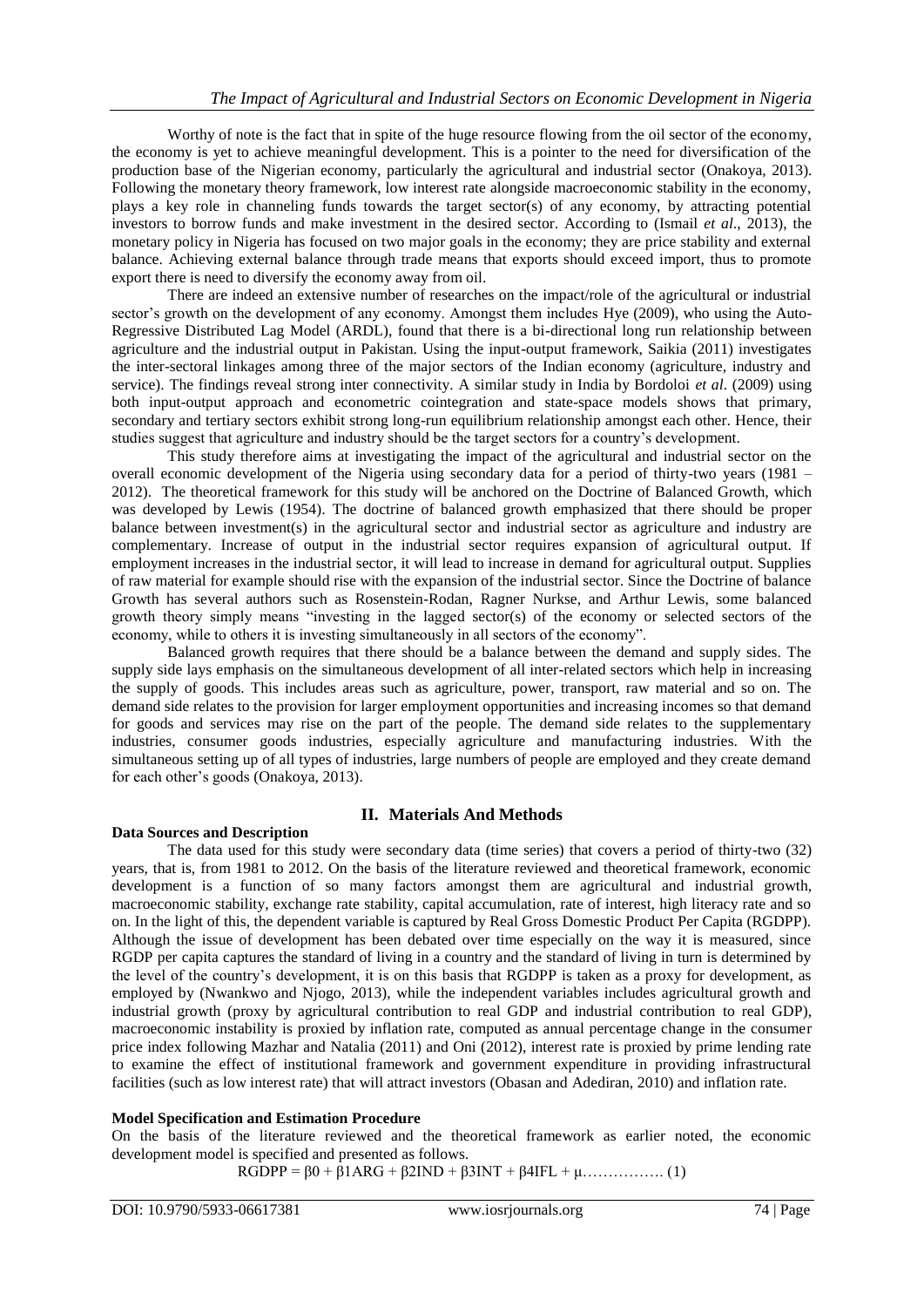Where

RGDPP= Real GDP per capita

ARG = Agricultural contribution to RGDPP IND = Industrial contribution to RGDPP

 $INT = Interest rate$ 

IFL =Inflation rate

 $\mu$  = Stochastic error term.

To estimate the above equation, the unit root properties of the variables were tested for using the Augmented Dickey Fuller (ADF) and Phillips-Perron (PP) tests. The choice of the two test types is to ensure accuracy and consistency. According to Hamilton (1994) as cited by Martins (2014), the PP unit root test is generally considered more reliable than the ADF in the mist of serial correlation and heteroscedasticity. Hence the ADF and PP test for unit root of the variable such as RGDPP is implemented using the following specification:

$$
\Delta RGDPP_t = \alpha_0 + \beta T + (\rho - 1)Y_{t-1} + \sum_{i=0}^{p} \alpha_i \Delta Y_{t-1} + \varepsilon_t \dots \dots \dots \dots \dots (2)
$$
  

$$
\Delta RGDPP_t = \alpha_0 + \beta T + (\rho - 1)Y_{t-1} + \varepsilon_t \dots \dots \dots \dots \dots (3)
$$

Where RGDPP<sub>t</sub> is the variable of interest,  $\alpha_0$  is the intercept, T is a linear time trend,  $\Delta$  is the first difference operator and  $\varepsilon$  is the error term with zero mean and constant variance. Following the unit root tests is the test for cointegration by means of Johansen and Julius (1990) framework, after which if a long-run relationship is found among the variables, the cointegrating equation is examined. If cointegration is being detected between series, it implies there existed a long-term equilibrium relationship between them, and thus the Error Correction Model (ECM) is applied in order to evaluate the short run properties of the cointegrated series. The regression equation form for the ECM is as follows:

$$
\Delta Y_{t} = \alpha_{0} + \sum_{i=1}^{n} \beta_{1i} \Delta Y_{t-i} + \sum_{i=1}^{n} \lambda_{1i} \Delta X_{t-i} + \phi ECM_{t-1} + U_{t-1} \dots \dots \dots (4)
$$

From the ECM equation above, Y<sub>t</sub> represent the dependent variable, X<sub>t</sub> are the independent variables and  $\Delta$  is the difference operator.

The ECM approach is valuable in that the ECM has cointegration relations built into the specification so that it restricts the long-run behaviour of the endogenous variables to converge to their cointegrating relationships while allowing for short-run adjustment dynamics.

Diagnostic test were consequently conducted on all the estimated models, that is, goodness-of-fit, the joint significance of estimated coefficients, the serial correlation, heteroscedasticity, normality of residuals and specification error test. To determine the stability of the estimated coefficients, the cumulative sum of recursive (CUSUM) and cumulative sum of squares of recursive residuals (CUSUMSQ) tests were also implemented.

#### **III. Results And Discussion**

#### **Table 1: Unit Root Test Results**

| <b>VARIABLES</b> | <b>AT LEVELS</b> |                  |                 |                 | <b>AT FIRST DIFFRENCE</b> |                   |                 |                 | <b>ORDER OF</b><br><b>INTEGRA-</b><br><b>TION</b> |
|------------------|------------------|------------------|-----------------|-----------------|---------------------------|-------------------|-----------------|-----------------|---------------------------------------------------|
|                  | ADF <sup>T</sup> | ADF <sup>H</sup> | PP <sub>i</sub> | PP <sup>H</sup> | <b>ADF</b>                | ADF <sup>II</sup> | PP <sub>t</sub> | PP <sup>H</sup> |                                                   |
| <b>LRGDPP</b>    | 1.7597           | $-1.7317$        | .5033           | $-1.8481$       | $-3.8334*$                | $-4.4030*$        | $-3.7819*$      | $-4.3080*$      | I(1)                                              |
| <b>LAGR</b>      | 1.5739           | $-0.9235$        | 0.8227          | $-2.2027$       | $-3.0449$                 | $-2.9627$         | $-5.8921*$      | $-5.8922*$      | I(1)                                              |
| <b>LIND</b>      | $-0.3681$        | $-3.3772$        | $-0.2518$       | $-3.3771$       | $-5.0532*$                | $-4.9398*$        | $-5.2934*$      | $-5.1176*$      | I(1)                                              |
| <b>LINT</b>      | $-2.7083***$     | $-1.6904$        | $-2.2278$       | $-1.6963$       | $-6.0944*$                | $-6.2299*$        | $-5.2888*$      | $-5.5403*$      | I(1)                                              |
| <b>LIFL</b>      | $-3.0938**$      | $-3.9163**$      | $-2.9937$       | $-2.9263$       | $-6.1283*$                | $-5.9952*$        | $-8.5320*$      | $-9.2568*$      | I(1)                                              |

**Source:** Authors' computation

 $\mathbf{I} =$  unit root with constant;  $\mathbf{I} =$  unit root with constant and trend

\*, \*\* and \*\*\* denotes Order of integration at 1%, 5% and 10% respectively.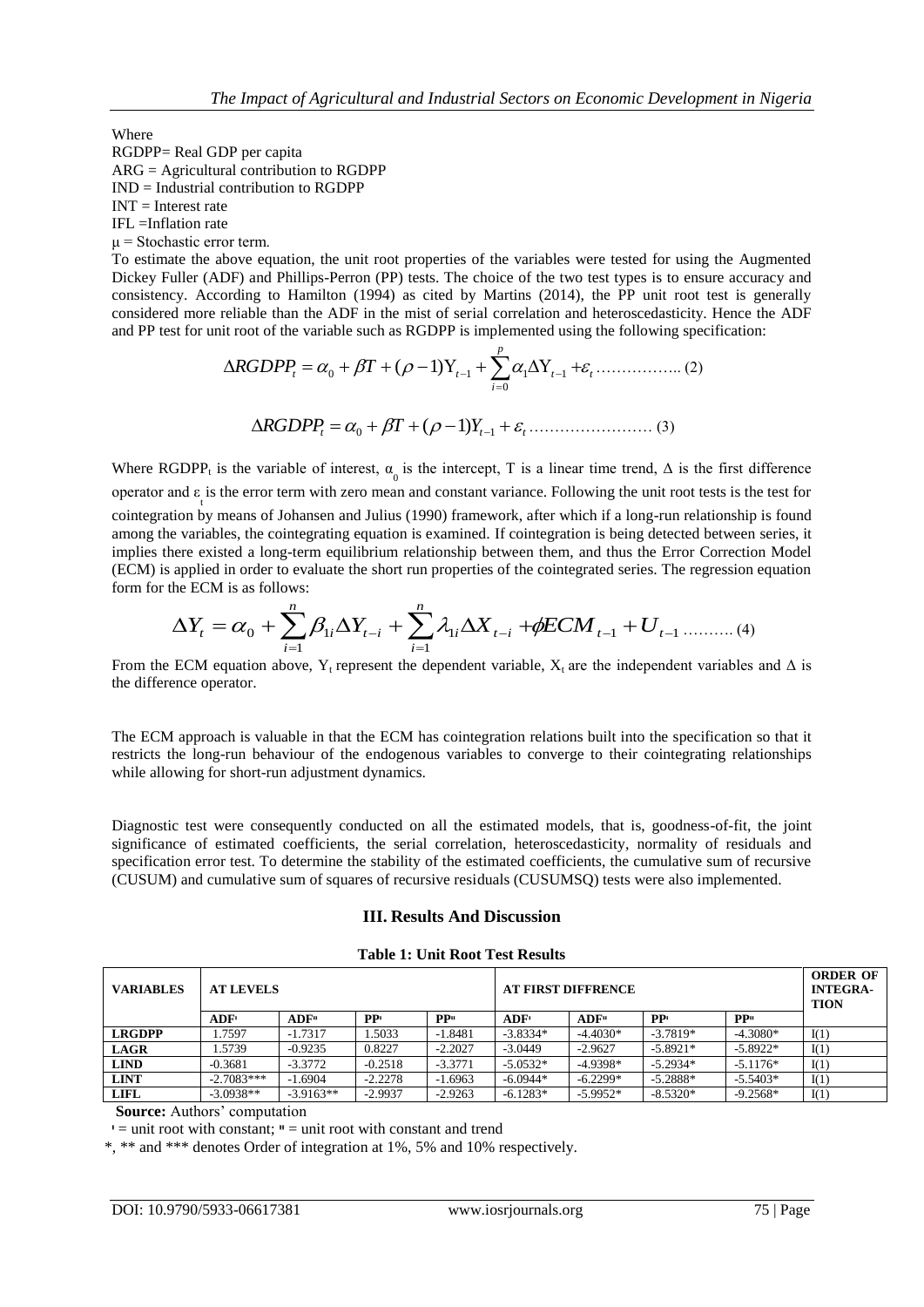Table 1 shows that the results of the unit root tests with intercept and trend tend to be consistent for both test types. Table 1 also indicated that RGDPP, AGR, IND, INT and IFL are stationary at first difference. Consequently, the hypothesis of non-stationarity cannot be rejected for the variables at levels.

However, sequel to the result of the stability properties of variables carried out, a test of cointegration is warranted in that the rejection of the null hypothesis of no cointegration implies that using the variables in their level form is appropriate for estimation.

| $-2.338632$<br>43.58248<br><b>NA</b><br>5.26e-08<br>$-2.572165$    | $-2.497456$  |
|--------------------------------------------------------------------|--------------|
|                                                                    |              |
| 238.1442*<br>192.4226<br>$.40e-11*$<br>$-10.82817$<br>$-9.426975*$ | $-10.37992*$ |
| -10.93897*<br>33.77174<br>219.0845<br>$-8.370104$<br>.46e-11       | $-10.11717$  |

| <b>TABLE 2: Lag Length Criteria</b> |  |
|-------------------------------------|--|
|                                     |  |

**Source: Authors' Computation**

Note: \* lag order selected by the criterion

The lag length criteria are as shown in Table 2. From table 2, almost all the lag length selection criteria suggest 1 lag length, except the Akaike information criteria (AIC). From the above result a maximum of 1 lag was used in the appropriate test such as test of cointegration in the study.

However, sequel to the result of the stability properties of variables carried out, a test of cointegration is warranted in that the rejection of the null hypothesis of no cointegration implies that using the variables in their level form is appropriate for estimation.

| PANEL A MAX EIGENVALUE STATISTIC |                                         |                   |                                      |                        |       |  |  |  |
|----------------------------------|-----------------------------------------|-------------------|--------------------------------------|------------------------|-------|--|--|--|
| <b>NULL</b><br><b>HYPOTHESIS</b> | <b>ALTERNATIVE</b><br><b>HYPOTHESIS</b> | <b>EIGENVALUE</b> | <b>MAXIMUM</b><br><b>EIGEN VALUE</b> | <b>CRITICAL VALUES</b> |       |  |  |  |
|                                  |                                         |                   | (λ <b>max)</b>                       | 5%                     | $1\%$ |  |  |  |
| $Ho: r = 0^{**}$                 | $Ho = 1$                                | 0.8389            | 54.7756                              | 37.52                  | 42.36 |  |  |  |
| $H_0: r = 1*$                    | $Ho = 2$                                | 0.6551            | 31.9321                              | 31.46                  | 36.65 |  |  |  |
| $Ho: r = 2$                      | $Ho = 3$                                | 0.4723            | 19.1787                              | 25.54                  | 30.34 |  |  |  |
| $Ho: r = 3$                      | $H_0 = 4$                               | 0.3928            | 14.9662                              | 18.96                  | 23.65 |  |  |  |
|                                  | <b>PANEL B: TRACE STATISTICS</b>        |                   |                                      |                        |       |  |  |  |
| <b>NULL</b><br><b>HYPOTHESIS</b> | <b>ALTERNATIVE</b><br><b>HYPOTHESIS</b> | <b>EIGENVALUE</b> | <b>TRACE</b><br><b>STATISTICS</b>    | <b>CRITICAL VALUES</b> |       |  |  |  |
|                                  |                                         |                   | ( <i>Atrace</i> )                    | 5%                     | $1\%$ |  |  |  |
| $H_0: r = 0^{**}$                | Ho: r > 1                               | 0.838920          | 128.0613                             | 87.31                  | 96.58 |  |  |  |
| $Ho: r \le 1**$                  | Ho: r > 2                               | 0.655067          | 73.28569                             | 62.99                  | 70.05 |  |  |  |
| $Ho: r \leq 2$                   | Ho: r > 3                               | 0.472333          | 41.35355                             | 42.44                  | 48.45 |  |  |  |
| Ho: r < 3                        | Ho: r > 4                               | 0.392785          | 22.17487                             | 25.32                  | 30.45 |  |  |  |

**Table 3: Johansen Cointegration Test Results**

**Source:** Authors computations

\*(\*\*) denotes rejection of the hypothesis at the 5% (1%) level. The trace eigenvalue test and max eigenvalue test indicate 2 cointegrating equations at 5%. But at 1% the trace eigenvalues test indicates 2 cointegrating equations while maximum eigenvalue test indicate 1 cointegrating equation.

The results in Table 3 suggest that there is a longrun equilibrium relationship among the variables employed in the study, since the trace eigenvalue test and max eigenvalue test indicate 2 cointegrating equations at 5% while at 1% level of significance, the trace eigenvalues test indicates 2 cointegrating equations and maximum eigenvalue test indicate 1 cointegrating equation. Following Koutsoyianis (1997), in cases where the result of the trace statistic and max Eigen value differs, the maximum Eigen-value result is usually preferred. It is on the basis of this we therefore choose  $\lambda_{\text{max}}$  statistic result over  $\lambda_{\text{trace}}$  statistics result.

Following the existence of long-term equilibrium relationship among non-stationary variables and which disqualifies spurious regression when the variables are used at levels for estimation purposes, the choice of the Error Correction Model framework is appropriate. The estimated ECM results are presented in Table 4.

| Dependent Variable: RGDPP |              |                       |             |               |  |  |  |
|---------------------------|--------------|-----------------------|-------------|---------------|--|--|--|
| <b>Regressors</b>         | Coefficient  | <b>Standard Error</b> | t-Statistic | t-Probability |  |  |  |
| Constant                  | $-0.635704$  | 0.474094              | $-1.340882$ | 0.1925        |  |  |  |
| AGR                       | $0.103131**$ | 0.046795              | 2.203884    | 0.0374        |  |  |  |
| IND                       | 0.329733*    | 0.083958              | 3.927343    | 0.0006        |  |  |  |
| <b>INT</b>                | $-0.009290$  | 0.021149              | $-0.439263$ | 0.6644        |  |  |  |
| IFL                       | $-0.003524$  | 0.006722              | $-0.524294$ | 0.6049        |  |  |  |

|  | <b>Table 4: Long-Run Estimation Result</b> |  |
|--|--------------------------------------------|--|
|  |                                            |  |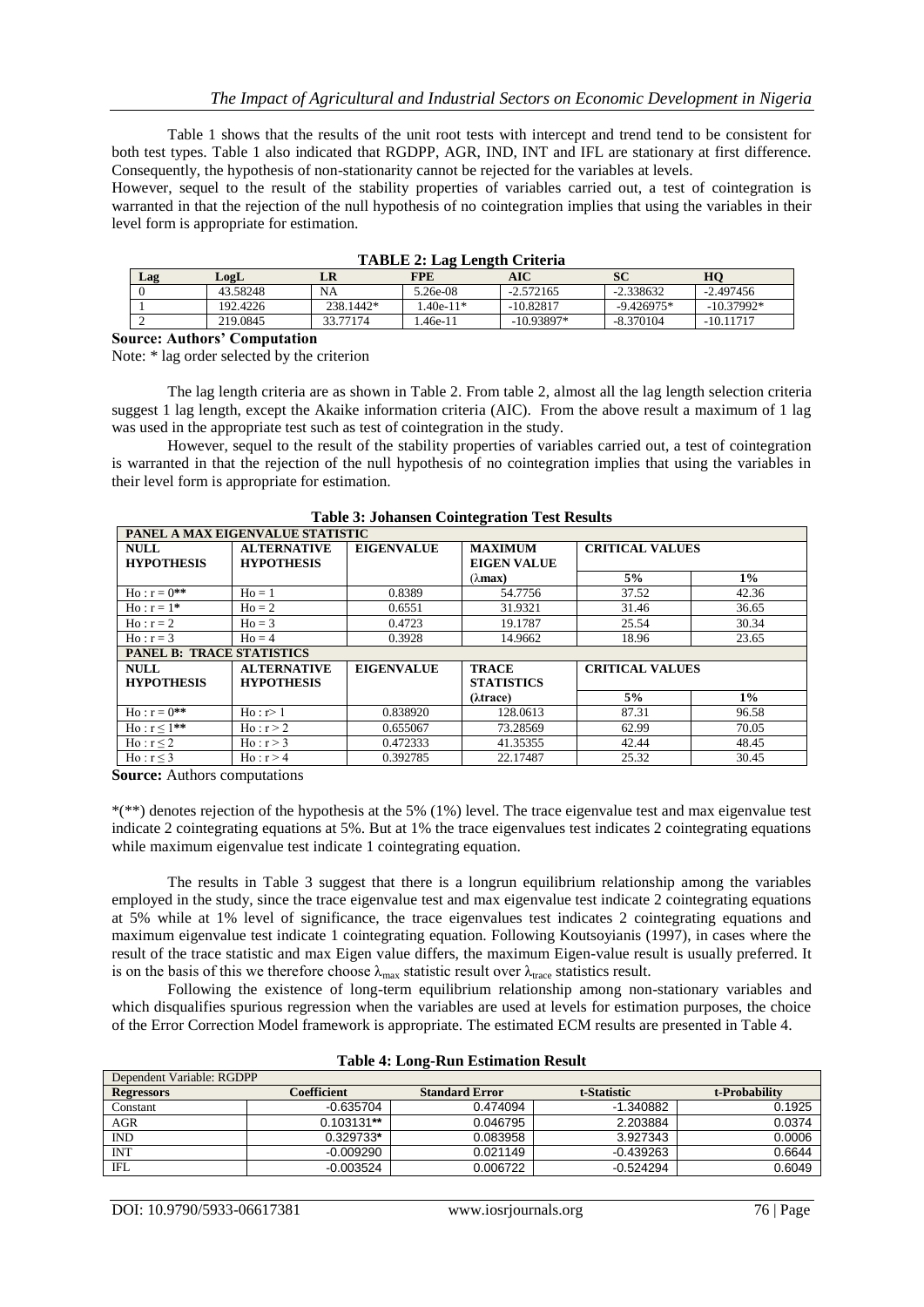| R-squared                 |          | 0.986178 Mean dependent var    | 1.267737    |
|---------------------------|----------|--------------------------------|-------------|
| <b>Adjusted R-squared</b> |          | 0.982722 S.D. dependent var    | 0.172597    |
| S.E. of regression        |          | 0.022687 Akaike info criterion | $-4.538364$ |
| Sum squared resid         | 0.012353 | Schwarz criterion              | $-4.214560$ |
| F-statistic               |          | 285.3858 Durbin-Watson stat    | 2.156284    |
| Prob(F-statistic)         | 0.000000 |                                |             |

**Sources:** Author's computation; Extracted from regression output using Eviews 7.

**Notes:** Diagnostics statistics:  $R^2 = 0.99$ ; Adjusted  $R^2 = 0.98$ ; F- statistics 285.3858 [0.0000]; BG =0.2658 (0.6597); JB = 1.1305 (0.5681); ARCH =  $(X^2, 1)$  = 1.286005 (0.2723); Ramsey Reset = 0.4018 (0.2485)

**\*** and **\*\*** indicates statistical significance at 1% and 5% respectively. Probability values are in brackets.

Results from Table 4 and Table 5 indicates that the estimated coefficient of agricultural sectoral contribution to RGDPP in the short-run and long-run are all positively related to Nigeria's economic development and statistically significant at 1% and 5% level of significance respectively. The positive sign shows that both in the short run and long run, the agricultural sector plays a very crucial role in the developmental process of the nation's economy. Holding other variables constant, 1% increase in agricultural growth will increase RGDPP by 0.42% in the short-run and 0.10% in the long-run. This result is not surprising, as agriculture have and is still the main stay of the Nigerian economy. The result also follows the theoretical underpinning that agricultural development should be the basis of economic development in a developing country like Nigeria, though its development has been since neglected since the oil boom. This result shows the need for government and the private investors to focus their attention on this sector to boost the economy of the nation and efforts must be made to ensure that government expenditure in the agricultural sector is improved as well as efficiently managed, so that it could translate to meaningful development in the sector which will trickle down to create employment opportunities, enhance productivity and increase agricultural production for exports. This result is in line with the findings of Aminu and Anono (2012), who found out that agriculture poses a positive impact on the economic development of Nigeria.

| Dependent Variable: RGDPP |                    |          |                       |             |               |        |
|---------------------------|--------------------|----------|-----------------------|-------------|---------------|--------|
| <b>Regressors</b>         | <b>Coefficient</b> |          | <b>Standard Error</b> | t-Statistic | t-Probability |        |
| Constant                  | $-0.008931$        |          | 0.006796              | $-1.314080$ |               | 0.2030 |
| D(LAGR)                   | 0.415676*          |          | 0.082372              | 5.046333    |               | 0.0001 |
| D(LIND)                   | 0.272948*          |          | 0.047372              | 5.761850    |               | 0.0000 |
| D(LINT)                   | $0.047313**$       |          | 0.020314              | 2.329033    |               | 0.0299 |
| D(LIFL)                   | $-0.009327**$      |          | 0.004038              | $-2.309558$ |               | 0.0312 |
| $ECM(-1)$                 | $-0.789427*$       |          | 0.203094              | $-3.887006$ |               | 0.0009 |
| R-squared                 |                    | 0.886452 | Mean dependent var    |             | 0.016867      |        |
| Adjusted R-squared        |                    | 0.843196 | S.D. dependent var    |             | 0.037554      |        |
| S.E. of regression        |                    | 0.014871 | Akaike info criterion |             | $-5.335483$   |        |
| Sum squared resid         |                    | 0.004644 | Schwarz criterion     |             | $-4.915124$   |        |
| Log likelihood            |                    | 89.03225 | Hannan-Quinn criter.  |             | $-5.201007$   |        |
| F-statistic               |                    | 20.49301 | Durbin-Watson stat    |             | 1.897929      |        |
| Prob(F-statistic)         |                    | 0.000000 |                       |             |               |        |

#### **Table 5: Shortrun Estimation Result**

**Sources:** Author's computation; Extracted from regression output using Eviews 7. **Notes:** Diagnostics statistics:  $R^2 = 0.88$ ; Adjusted  $R^2 = 0.84$ ; F- statistics 20.49301 [0.0000]; BG  $=0.1632(0.6905)$ ; JB = 0.2841 (0.8675); ARCH = (X<sup>2</sup>, 1) = 0.8764 (0.3492); Ramsey Reset = 0.2643 (0.6128)

**\*** and **\*\*** indicates statistical significance at 1% and 5% respectively. Probability values are in brackets. Table 4 and Table 5 also show that the relationship between industrial growth and economic development is positive and statistically significant at 1% level of significance both in the long run and in the short-run. It is therefore expected that increase in industrial activities particularly manufacturing is expected to improve the general economic condition of the country. The industrial sector is made up of the oil and non-oil sector and the oil sector is the dominant sector and major income earner in the economy, but the oil sector in Nigeria as is well known is an enclave economy whose contribution to the national economy largely depends on the external sector demands. A drastic fall in the international demand (and price) of oil brings about a huge shock in the national economy. It is therefore not surprising that despite the huge resources flowing from this sector, the macroeconomic problems of unemployment, poverty and inflation have been persistent in the Nigerian economy (Akeem, 2013).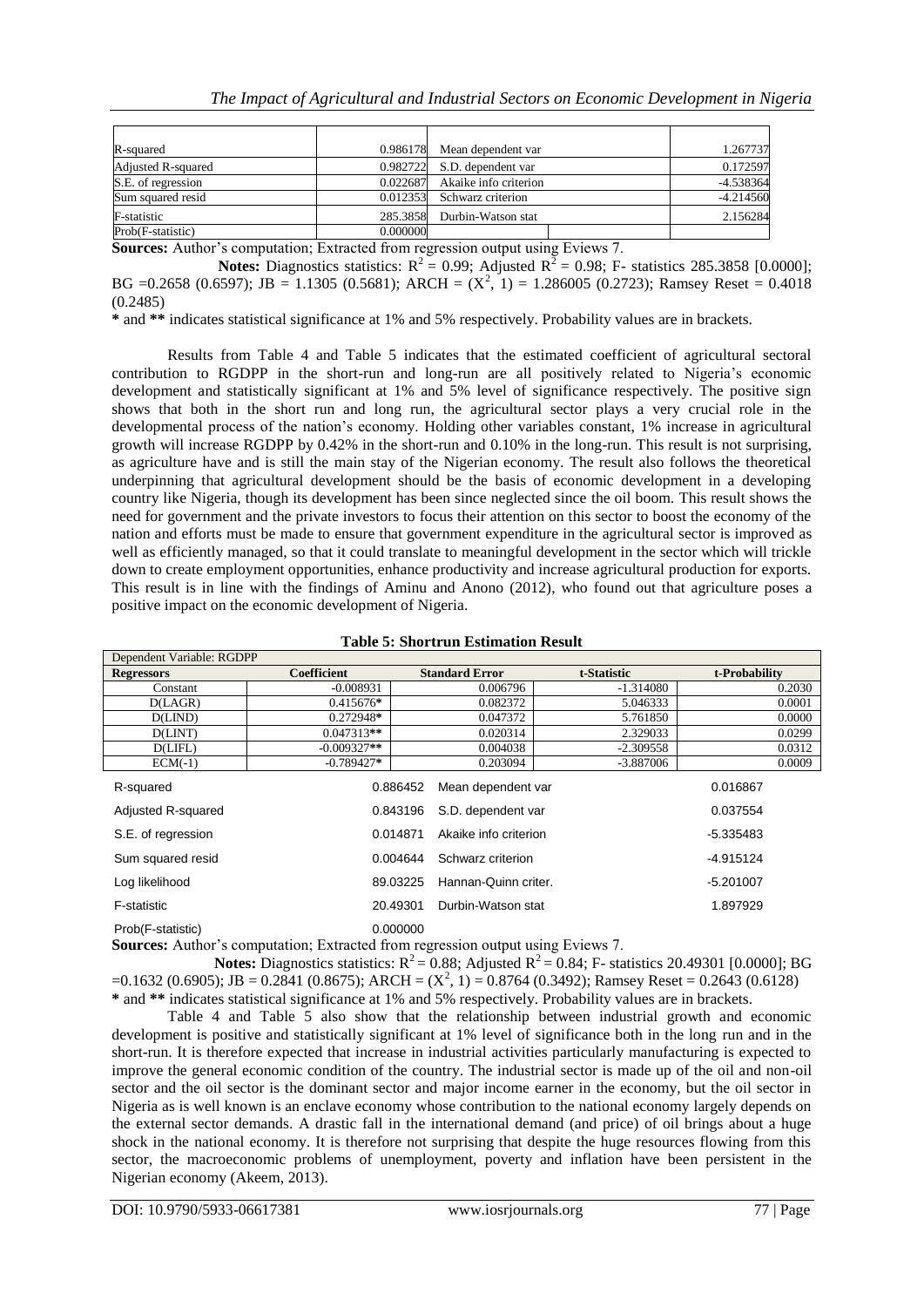This is the more reason why increase in industrial activities should be channeled towards manufacturing. Over the years, the manufacturing sector in Nigeria has suffered a variety of constraint ranging from policy summersaults, relatively high inflationary trends, inadequate energy, all of which culminate in the increase in production costs, making domestic products less competitive in the international market (Anyanwu, 2000). In quantitative terms however, 1% increase in industrial activities will translate to 0.33% and 0.27% increase in RGDPP of the economy both in the long-run and short-run respectively. This result agrees with the result of the findings of Obasan and Adediran (2010), who ascertain that there is a strong and positive impact of the industrial sector on economic development.

As interest rate increases by 1% it will lead to 0.047% increase in RGDPP in the short run, but in the long-run, an increment of 1% will lead to a fall in RGDPP by 0.01%. Although, an increase in interest rate is expected to reduce RGDPP, but this appears not to be the case in the short-run, because in the short-run the interest rate coefficient is not only statistically significant, but positive. This is not surprising given the nature and structure of production in Nigeria which is dominated by one commodity (oil) and largely dictated by external forces (Martins and Muftau, 2014). The interest rate coefficient in the long-run follows theoretical expectation of inverse relationship to RGDPP, but not statistically significant in the long-run. This result tends to support the empirical findings of Ismail *et al*. (2013) in which the interest rate was insignificant in explaining the influence of monetary policy in Nigeria's economy growth. One possible reason for this is the inactive and ineffectiveness of the monetary policy as a policy option in influencing the workings of the economy. The Nigeria monetary authority uses the selective credit control instrument of monetary policy to channel commercial bank's lending's to specific sectors of the economy particularly to the productive sectors. But even at that, the farmers and small scale business operators do not have access to these funds due to some reasons, among which is the required collateral to obtain the loans and the bureaucratic process involved in accessing the loans (Ubah, 2008).

The estimated coefficient of inflation shows a statistically significant negative relationship in the shortrun. This result is consistent with literature and theory. Holding other variables constant 1% increase in inflation will lead to -0.01% decrease in RGDPP in the short-run, which can be adduce to the fact that the structure of the Nigerian economy is generally monoculture. In the long-run however, the coefficient of inflation follows theoretical apriori expectation but not statistically significant. A 1% increase in inflation rate will lead to - 0.003% decrease in RGDPP. It is expected that the diversification of the economy away from oil and the development of the agricultural and industrial bases of the economy in the long-run will generate employment, increase aggregate income and aggregate demand. This result is consistent with the result obtained from the findings of Ismail *et al*. (2013).

Table 5 presents the results of the Error Correction Model. An examination of all the variables shows that they are correctly signed except interest rate. All the variables are highly statistically significant at either 1, 5 and 10 percent level. The implication of this is that economic development in Nigeria is highly responsive to changes in agricultural and industrial output, inflation and interest rate.

As expected, the coefficient of the error correction model (ECM) mechanism is negative and is statistically significant, judging by its value of -0.79. It indicates that a deviation in development from equilibrium is corrected by as much as 79 percent the following year. In other words, the system corrects its previous period disequilibrium at a speed of approximately 79 percent annually.

**Diagnostic Statistics:** The diagnostic tests for the long-run estimates are satisfactory. The adjusted  $R^2$  is 0.98, implying that 98 percent of variation in economic development is explained by the explanatory variables. Thus, the goodness-of-fit captured in the adjusted coefficients of determination shows that the estimated model has a high predictive capacity. The F-statistic is statistically significant, as indicated by the p-value of 0.0000, showing joint significance of estimated coefficients. The p-value of the Jaque-Bera (JB) statistics is reasonably high, which case we do not reject the normality assumption. The Breush-Godfrey (BG) serial correlation LM test for autocorrelation is satisfactory, as the statistics shows acceptance of the null hypothesis of no serial autocorrelation. The ARCH heteroscedasticity results suggest that the null hypothesis of homoscedasticity is accepted. The regression specification error test as captured by the Ramsey RESET is quite satisfactory as Fstatistic is not statistically significant, indicated that the model is correctly specified.

The diagnostic statistics for the short term are satisfactory. The overall fit of the estimated ECM is adequate. The adjusted  $R^2$  value of 0.84 shows that the independent variables employed in the model jointly accounted for 84 percent of the total variation in development. All the variables are jointly statistically significant, as indicated by the F-statistic. The model satisfies the diagnostic BG serial correlation LM test. The JB statistic is 0.2841 (0.8675) while the probability of obtaining the value, on the basis of the normality assumption, is 30 percent, implying that we cannot reject the null hypothesis of normality distributed error term.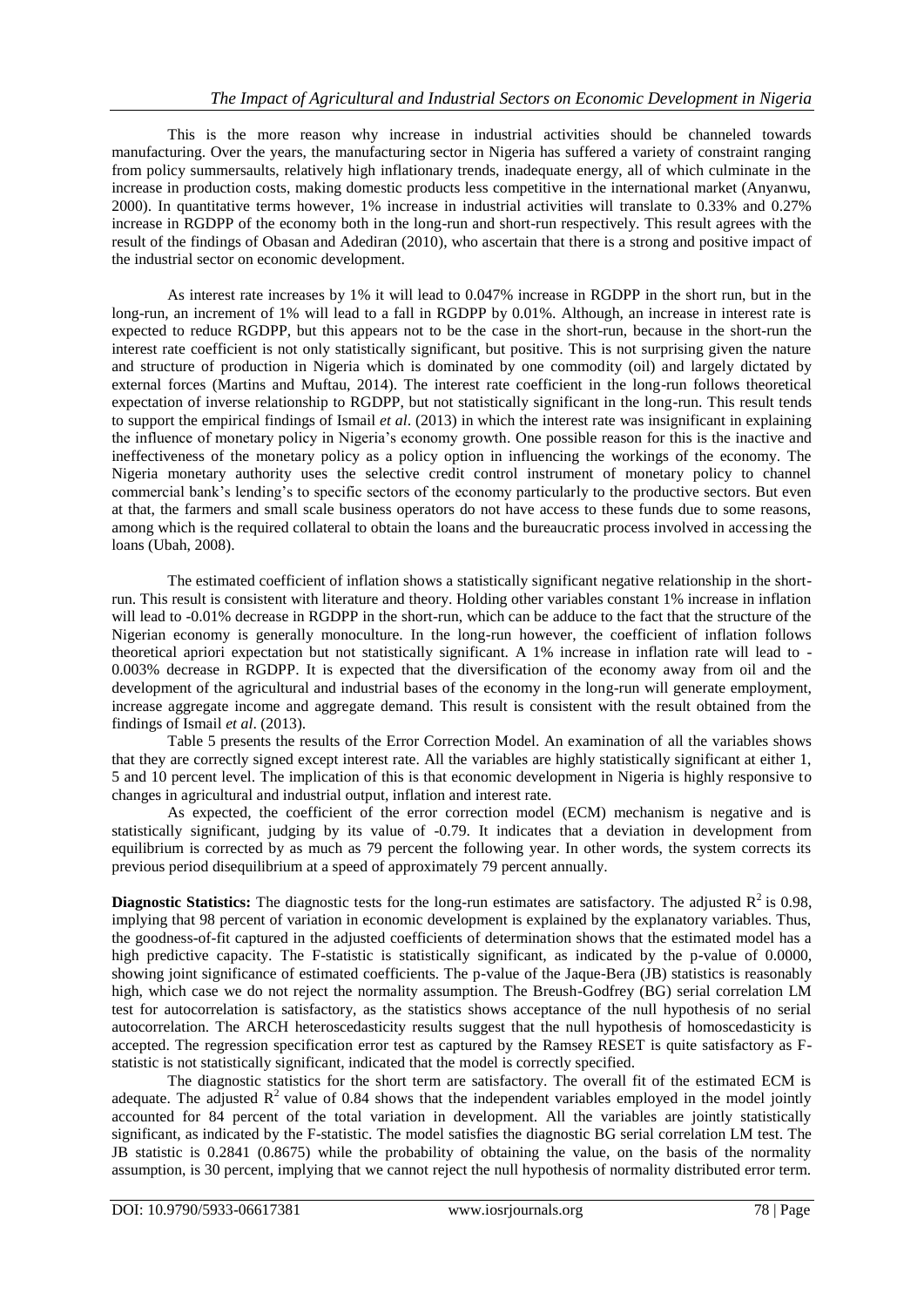The BG statistics indicates absence of serial autocorrelation. The null hypothesis of heteroscedasticity is rejected at the 1 percent level of significance, as the computed chi-square value is lower than the related tabulated value at the appropriate degree of freedom. In addition, the Ramsey RESET statistics indicates that the model is correctly specified.

**Test for Stability of Coefficients**: In order to determine the stability of the estimated coefficients of the models for Nigeria, the cumulative sum of recursive residuals (CUSUM) and cumulative sum of recursive residuals square (CUSUMSQ) tests were applied to the residual generated. The CUSUM and CUSUMSQ tests are shown in Figure 1 and 2 below. The result shows that the CUSUMSQ plot lies within the 5% error band, implying that the stability of estimated coefficients of the economic development for Nigeria exists over the entire sample period.



**Figure 1: Plot of CUSUMSQ Test of Stability of Coefficient for the Long-run Estimation Result**



**Figure 1: Plot of CUSUM Test of Stability of Coefficient for the Long-run Estimation Result Source:** Authors' computation; Extracted from regression output using Eviews 7 **Notes:** The straight dotted lines represent critical bounds at 5% significant level.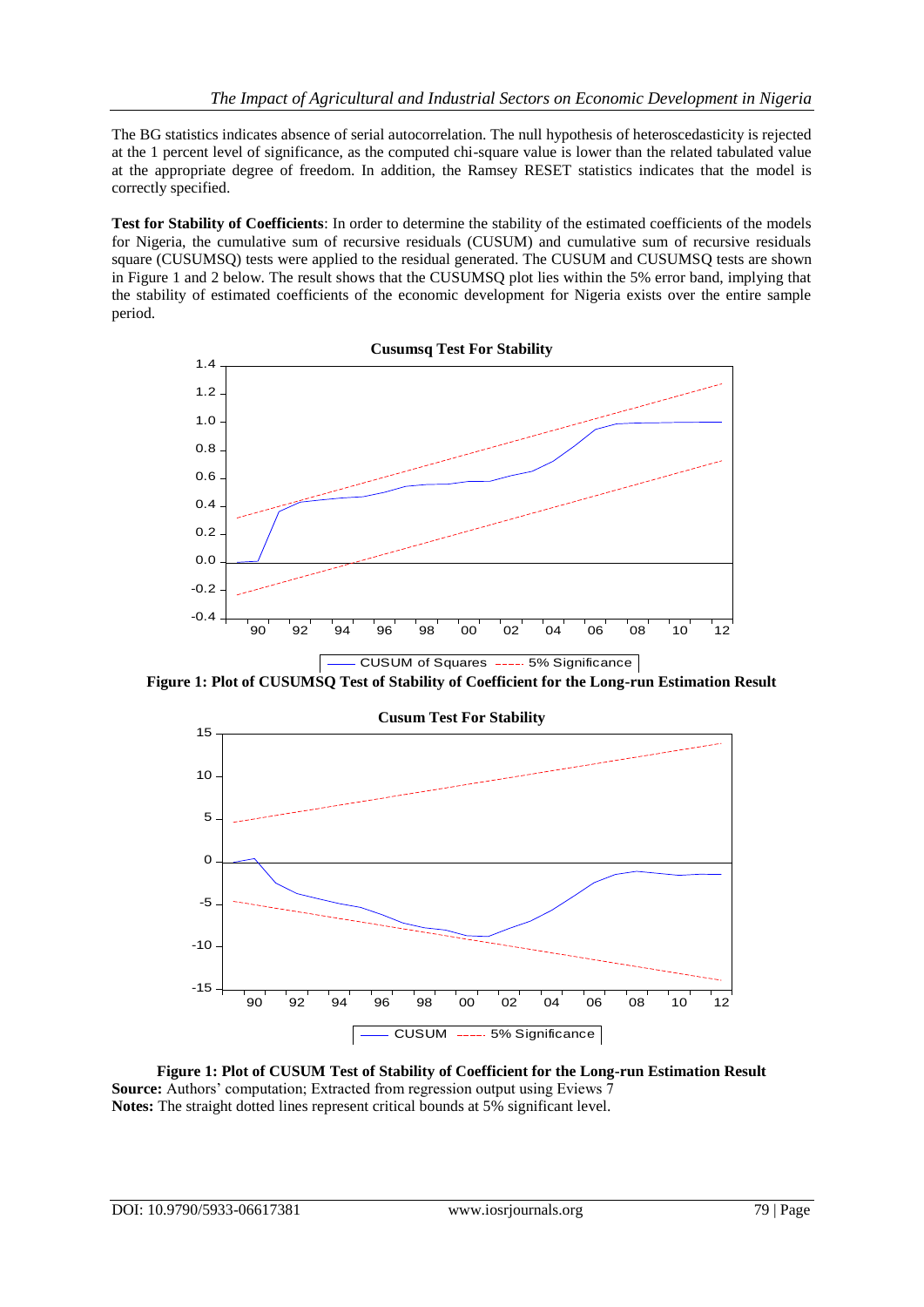

**Figure 2: Plot of CUSUMSQ Test of Stability of Coefficient for the Short-run Estimation Result**



**Source:** Authors' computation; Extracted from regression output using Eviews 7 **Notes:** The straight dotted lines represent critical bounds at 5% significant level.

# **IV. Conclusion**

From the findings of this research, agricultural and industrial growth (which is in line with theory) provides opportunities for economic development. It is therefore expected that with the development in the agriculture and industrial sector, job opportunities will be created, leading to the generation of income and hence alleviation of poverty. On the aggregate level, it is a source of foreign exchange when the products are exported. Conclusively, the overall result of the analysis indicates that these sectors have significant positive effect on economic development of Nigeria both in the short-run and in the long-run. The economy should therefore be diversified and focus should be shifted away from export of crude oil only and more effort should be concentrated on agricultural and industrial development. The growth of these sectors can be encouraged if the Government addresses the critical constraint and challenges facing agricultural and industrial production with particular emphasis on the use of improved technology (capital machineries) for production. Also, consistent agriculture and industrial policy and macroeconomic stability are necessary for prediction of changes in agricultural and industrial activities.